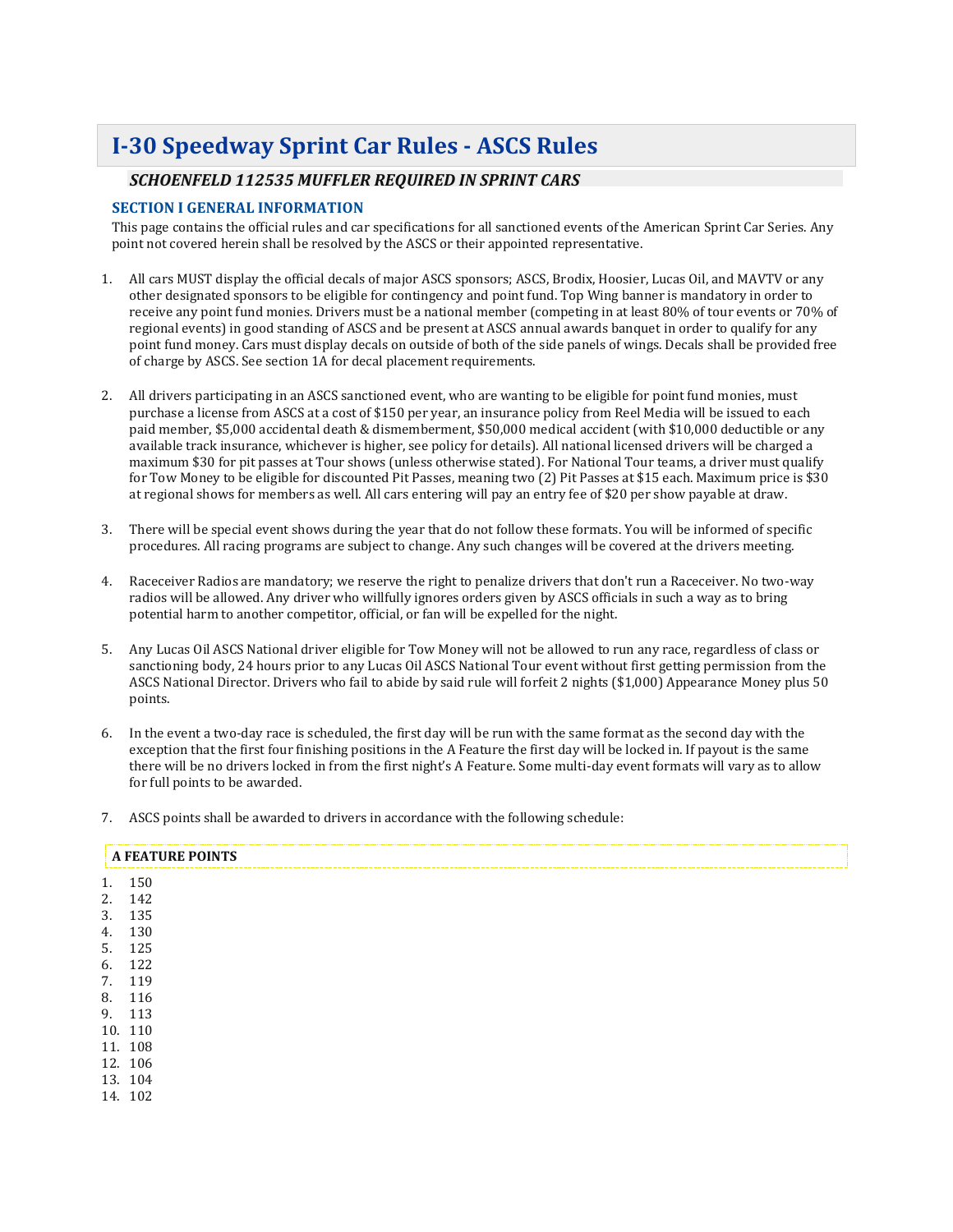- 15. 100 16. 98
- 17. 96
- 18. 94
- 19. 92
- 20. 90
- 21. 89
- 22. 88
- 23. 87
- 24. 86

65 points will be awarded to all drivers that take a competitive green flag but fail to qualify for "A" feature.

• 50 points will be awarded to all drivers that make an effort to compete but fail to take a competitive green flag in Heat or Feature action.

• 50 points will be awarded to all drivers if a show is canceled following the completion of the night's draw in.

• Any car that takes any green flag will be paid \$50 at regional shows or \$150 at national shows.

All races will run as ASCS officials feel is to the best interest of the race program.

Provisional: National drivers that have run 80% of the National events are eligible for a provisional. There are events that Provisionals will not be allowed. ASCS officials will notify teams of these events (Example: Dirt Cup and the ASCS Knoxville Nationals). The driver highest in owner points, not making the show, has first choice at a provisional and then the second and on down. No more than two points based Provisionals will be allowed per night. Points based Provisionals award full payout for the position earned at the close of the A-Feature, but only award B Feature points (65). Any team who has competed in 80% of the year's events, and is in good standing is not limited on the number of points based Provisionals per year they may use. These are in place to help teams get down the road. Any promoter will be allowed to add any car that they wish. At cosanctioned events with an ASCS Region, the highest finishing non-transfer driver in Regional standings that has attended 100% of that Region's schedule shall be given a provisional into the night's A-Feature. Provisional rules apply to National *Tour races only.*

- 1. National Tour Point Fund: Drivers who compete in at least 95% of a given season's schedule on the Lucas Oil ASCS National Tour, finish in the Top 15, and is a member in good standing, is eligible for their earned position's full payout. Participation between 80% and 94.99% by a driver in good standing will be paid for the percentage of races run. For example, if a driver finishes 11th but only runs 82% of the season, their point fund will be 82% of that position's scheduled payout. Drivers must run between 80% and 100% of a season to be eligible for contingencies, or be considered for Rookie of the Year.
- 2. National Point Fund: Champion: 1st \$50,000, 2nd \$25,000, 3rd \$22,000, 4th \$20,000, 5th \$18,000, 6th \$16,000, 7th \$14,000, 8th \$12,000, 9th \$11,000, 10th \$10,000, 11th \$8,500, 12th \$7,000, 13th \$6,000, 14th \$5,500, 15th \$5,000
- 3. Regional Tour Point Fund: Drivers who compete in at least 70% of a given season's scheduled for an ASCS Region, and is a member in good standing, is eligible for their earned position's full payout for that ASCS Region.
- 4. To be eligible for Appearance Money, drivers must compete in at least 80% of the year's schedule, and be a member in good standing.

a. National Tour Appearance Money is \$500 per night of competition with a maximum of \$1,000 if events are multiple days, and if the field is not split into separate qualifying nights, for positions 1st through 10th in owner points. Positions 11th and 12th will receive \$300 per night with a maximum of \$600, and if the field is not split into separate qualifying nights, if events are multiple days. Split field qualifying on multiple days will pay Appearance Money for the driver's first preliminary qualifying night.

- 1. A SSN or EIN must be filed on the driver's membership form with 1099 recipient clearly marked.
- 2. Teams who register with the National Tour must resister a single EIN in the event that multiple car owners will be used, all entities must be registered as a corporation with a single EIN. The EIN must be legally registered to a Corporation and cannot be a Sole Proprietorship.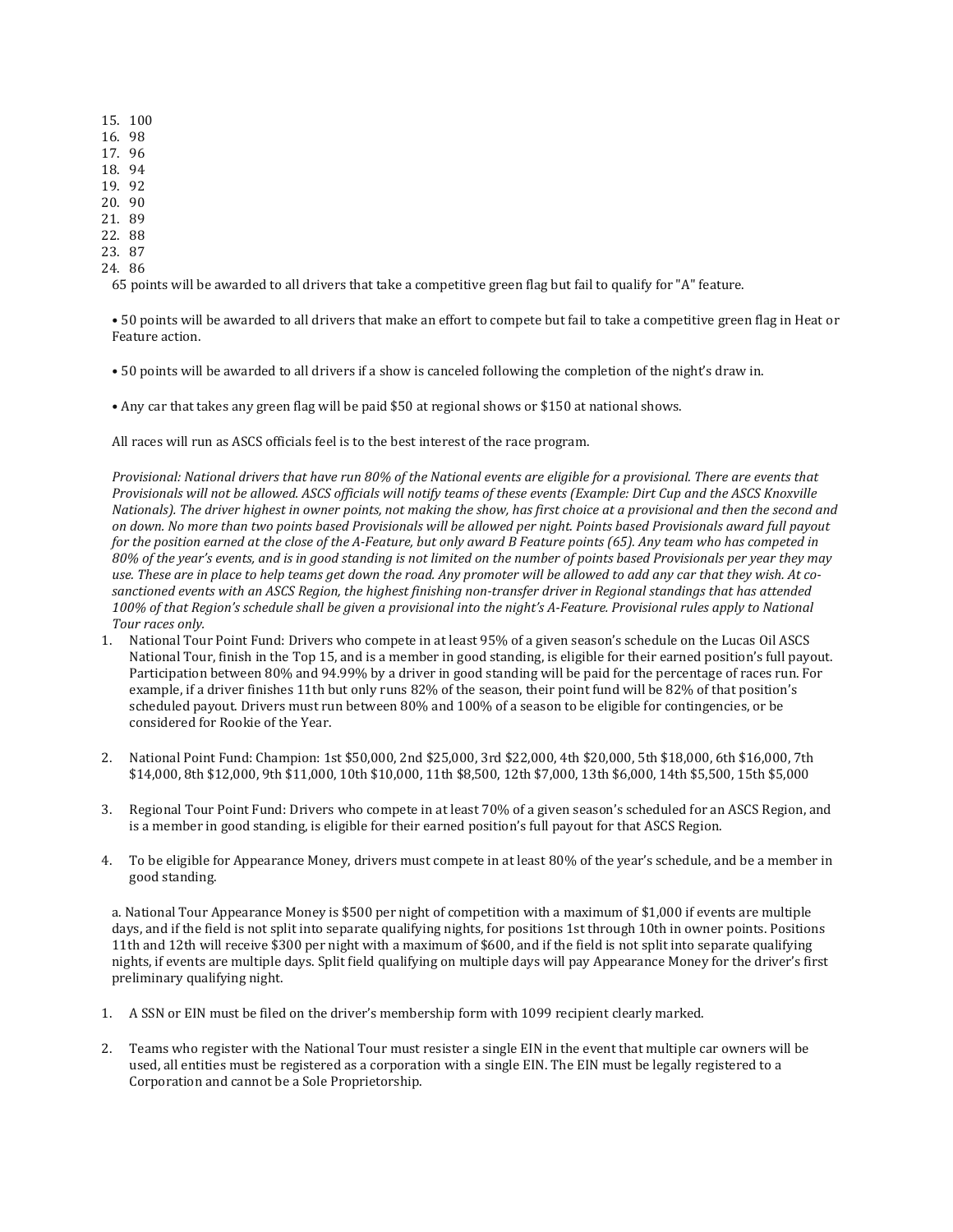- 3. Only single owner teams, or owner/driver teams can be a Sole Proprietorship, but are strongly advised to incorporate for your legal protection.
- 4. Appearance Money for the first four races contested on the season is based the previous year's points in order to establish owner/driver points for the current season. Anyone running on the National Tour must have their tax information submitted no later than the fourth race contested. Any changes or updates must be made by April 1.
- 5. Owner Points are not kept on Regional Tours. Appearance Money is based on the driver's percentage of races contested.



# *Section 1A - ASCS Decal Placement*

### **Section 2 - Qualifying Procedures**

#### *(National Tour Specific, For 39 Cars or Less. Regional Tour Format Only)*

- 1. Qualifying heat races will be held at all events. Lineups are determined by random pill draw. Draw is held at the close of the Driver's Meeting. It is the responsibility of the driver, or a team representative to be present for the draw. Any team that fails to draw in will be allowed to start at the tail of a Heat Race, but will receive no Passing Points. Only finishing points. No exceptions will be made (Point scale on Pg. 13).
- 2. The car count at the close of the drawing for qualifying heats will determine the number of heats to be run. As each number is drawn for a car, that number will be posted and this procedure will be repeated until a number has been drawn for each car that wishes to compete. The lowest number goes to the pole of the first heat race, the next lowest drawn number goes to the pole of the second heat, etc. Once pole position in each heat is filled, the next lowest number goes to the outside front row of the first heat, etc. If there are an uneven number of cars to equally distribute between heats, the last cars will be placed at the back of the lowest numbered heats. Any cars not represented at the drawing shall be placed at the rear of a heat race. Heat races will determine the starting position for the balance of races scheduled.
- 3. The passing point system will be used to determine starting positions in feature events (see below). The driver will receive points for passing as well as finishing position, with the eight drivers accumulating the most points from Heat Races redrawing for feature starting position. Top four drivers in passing points will draw positions 1 through 4 with the highest points earner drawing first, then next highest, etc. Drivers in positions 5 through 8 will then draw with the fifth-place driver drawing first, then sixth place, ect. The remaining balance of drivers will go straight up by their passing point totals into "A" and "B" Feature(s).
- 4. On the second night, cars will lineup with the first night's lock-ins taking spots 1-4 and will redraw within those spots. The top four in passing points (that were in attendance on the first night) from the second night will occupy spots 5-8 in the A-Feature lineup and will redraw within those spots.
- 5. Any driver failing to draw for heat races or pack racing surface (when requested) will not receive passing points, but only points accumulated through his finishing position in his heat race. In the event of a tie in passing points, the driver who first earned the points shall be aligned in front of any subsequent driver earning the same number of points (tie goes to the early heat). Passing points will be figured on the actual starting position on the final parade lap.
- 6. Time Trials may be held at some shows.
- 7. A car and driver qualify as a team. Each driver can qualify only one car. No driver will be permitted to change cars after taking the green flag of his qualifying heat race. An exception to this rule will be in a two day race.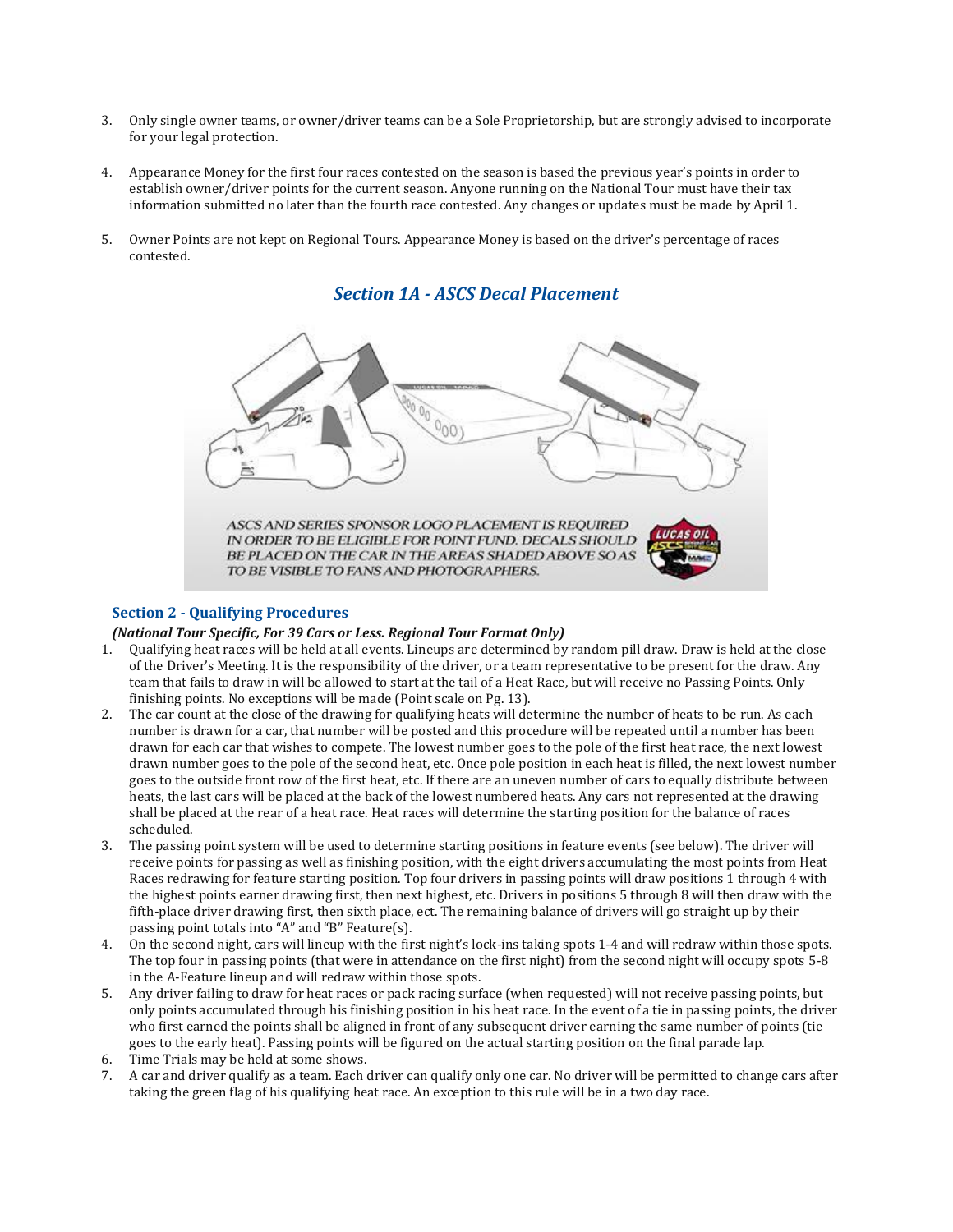- 8. ASCS or their representative will advise drivers of the make-up of the number of heat races, main events, field maximum size and other pertinent information at the drivers meeting.
- 9. The Official lineup is when the caution lights go out on the final parade lap. In the event a car drops out of the line-up for mechanical reasons, the balance of the field shall move straight forward. The exception being if 2 cars drop out from same row, then following cars will be crisscrossed.
- 10. The start will be official only upon the starter signaling with the green flag. In the event a pace car is used, all cars shall take their proper position behind it. In the event a pace car is not used, the pole car will set the pace which shall be consistent with track conditions and as required to keep the field in formation. ASCS shall be empowered to disqualify or penalize any driver violating this rule.
- 11. A White Line or Cone will be placed off the exit of Turn-4, at a point that the first row is on the front straightaway, for all double-file starts. The field must remain even until the front row reaches the cone or line. The Flag Man will be instructed not to throw the green flag until then. No on track warnings will be given.
- 12. On the initial start, any driver who advances position prior to the starter's signal when the front row reaches the cone or line will be docked two positions at the first caution, red flag, or the end of the race; whichever comes first.
- 13. On all single file starts after one lap the restarts will start at a Cone to be placed on the front straight-away. The leader must start race from turn 4 cone and all cars must go outside of cone in the proper aligned order. Any car going inside of cone or hitting the cone will force a caution and will be placed at the rear of the field. Any car advancing position prior to the cone will be penalized a minimum of two (2) positions plus one position for each position gained over on the next caution or the end of the race depending on what comes first.
- 14. Any car requiring a second push on start or restart of race will be placed at rear. The only exception is if a driver is stopped by an ASCS official. Instructions to stop will be delivered over the RACEceiver Radio.
- 15. Any car on or near the racing surface that delays the start or restart of any race shall be penalized one lap by Officials. A work area will be designated at drivers meeting.
- 16. Alternates will not be taken to fill any vacancies that occur.
- 17. Any car not running at a reasonable racing speed may be subject to disqualification for safety reasons.
- 18. The winner of each Heat Race, the winner of any consolation feature, and the top five finishers in the A Feature are required to go to the scales. Drivers must go directly to the scales. Any driver not going directly to the scales will be disqualified. The position of the scales will be disclosed during the drivers meeting. It is the responsibility of the drivers to know and understand where and how to get to the scales to avoid any penalties.

### **Section 2A - Qualifying Procedures**

### *(National Tour Specific, for 40 cars or more.)*

- 1. Qualifying heat races will be held at all events. Lineups are determined by random pill draw. Draw is held at the close of the Driver's Meeting. Any driver failing to draw for heat races or pack racing surface (when requested) will not receive passing points, but only points accumulated through his finishing position in his heat race. (Scroll down for point scale)
- 2. The car count at the close of the drawing for qualifying heats will determine the number of heats to be run. As each number is drawn for a car, that number will be posted and this procedure will be repeated until a number has been drawn for each car that wishes to compete. The lowest number goes to the pole of the first heat race, the next lowest drawn number goes to the pole of the second heat, etc. Once pole position in each heat is filled, the next lowest number goes to the outside front row of the first heat, etc. If there are an uneven number of cars to equally distribute between heats, the last cars will be placed at the back of the lowest numbered heats. Again, any cars not represented at the drawing shall be placed at the rear of a heat race. Heat races will determine the starting position for the balance of races scheduled.
- 3. The passing point system will be used to determine lineups for three (3) Qualifying Races.
- 4. Top 30 in Passing Points from Heat Races will move into Qualifiers. Remainder will fall to the tail of the night's "B" Features. Top 18 will be inverted with the highest point earner from Heat Races starting sixth in the first Qualifier. Qualifiers will be 8 laps each. Passing Points will be utilized with the driver's total points combined with their Heat Race total. The top 16 in combined Passing Points will advance to the A-Feature. Drivers will not redraw for their starting position. Lineup is straight up by the combined Passing Point total. The remainder will fall into B-Features. Number of B-Features is dependent upon the number of cars. 40-54 cars means remaining drivers will drop into two "B" Features. Lineup will be done by passing point totals with 17th going to the pole of the first "B" Feature, 18th to the pole of the second "B" Feature, etc. 4a. If a race has 50 drivers participating, 40 cars will be taken into four (4) Qualifiers with a 24 car invert. Top 16 in combined passing points will advance to the A-Feature and lined up by their points with the highest earner starting on the pole. The remainder will fall into three B-Features. Lineup will be done by passing point totals with 17th going to the pole of the first "B" Feature, 18th to the pole of the second "B" Feature, etc.
- 5. On the second night, cars will lineup with the first night's lock-ins taking spots 1-4 and will redraw within those spots. The top four in passing points (that were in attendance on the first night) from the second night will occupy spots 5-8 in the A-Feature lineup and will redraw within those spots.
- 6. Any driver failing to draw for heat races or pack racing surface (when requested) will not receive passing points, but only points accumulated through his finishing position in his heat race. In the event of a tie in passing points, the driver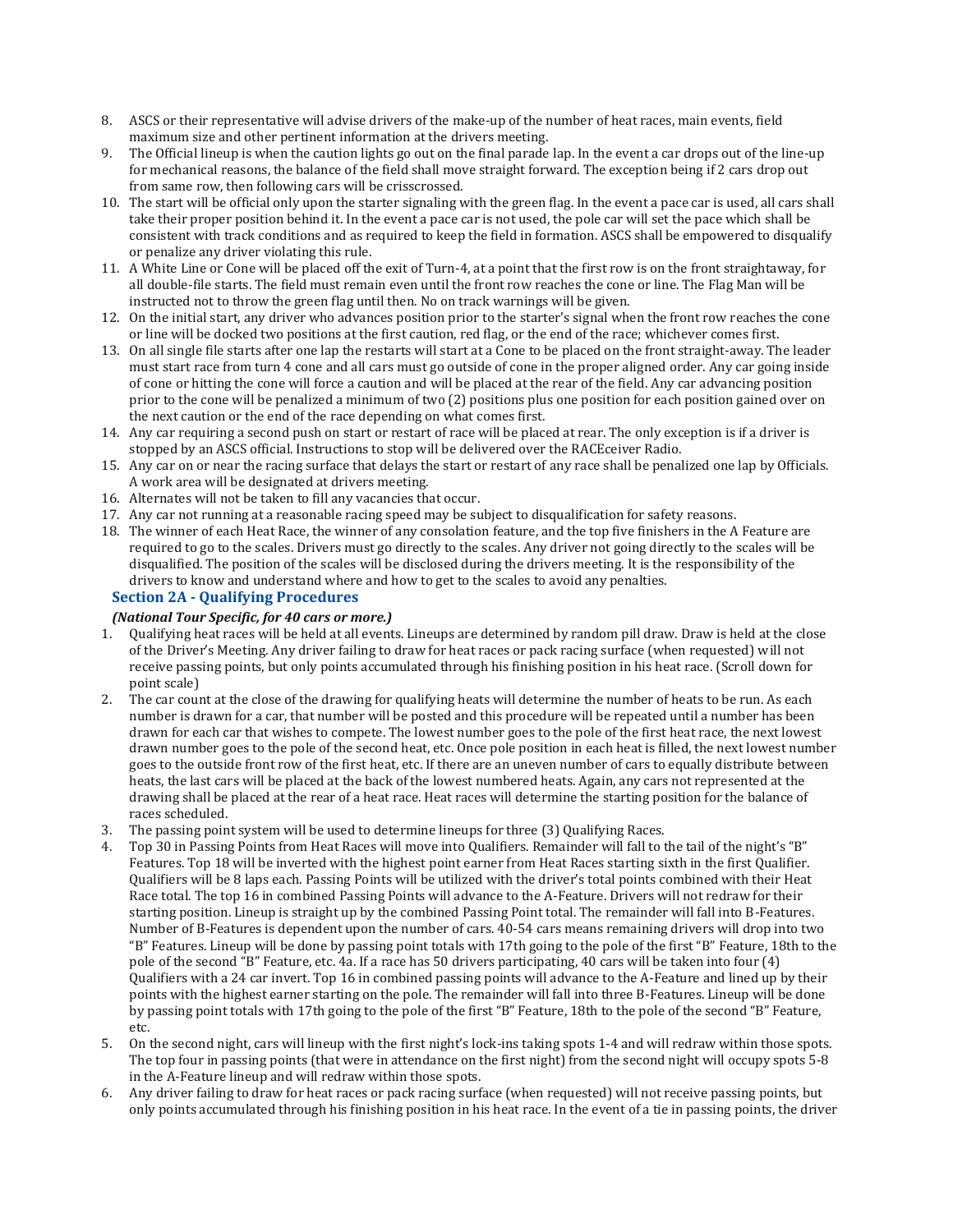who first earned the points shall be aligned in front of any subsequent driver earning the same number of points (tie goes to the early heat). Passing points will be figured on the actual starting position on the final parade lap.

- 7. Time Trials may be held at some shows.
- 8. A car and driver qualify as a team. Each driver can qualify only one car. No driver will be permitted to change cars after taking the green flag of his qualifying heat race. An exception to this rule will be in a two day race.
- 9. ASCS or their representative will advise drivers of the make-up of the number of heat races, main events, field maximum size and other pertinent information at the drivers meeting.
- 10. The Official lineup is when the caution lights go out on the final parade lap. In the event a car drops out of the line-up for mechanical reasons, the balance of the field shall move straight forward. The exception being if 2 cars drop out from same row, then following cars will be crisscrossed.
- 11. The start will be official only upon the starter signaling with the green flag. In the event a pace car is used, all cars shall take their proper position behind it. In the event a pace car is not used, the pole car will set the pace which shall be consistent with track conditions and as required to keep the field in formation. ASCS shall be empowered to disqualify or penalize any driver violating this rule.
- 12. A White Line or Cone will be placed off the exit of Turn-4, at a point that the first row is on the front straightaway, for all double-file starts. The field must remain even until the front row reaches the cone or line. The Flag Man will be instructed not to throw the green flag until then. No on track warnings will be given.
- 13. On the initial start, any driver who advances position prior to the starter's signal when the front row reaches the cone or line will be docked two positions at the first caution, red flag, or the end of the race; whichever comes first.
- 14. On all single file starts after one lap the restarts will start at a Cone to be placed on the front straight-away. The leader must start race from turn 4 cone and all cars must go outside of cone in the proper aligned order. Any car going inside of cone or hitting the cone will force a caution and will be placed at the rear of the field. Any car advancing position prior to the cone will be penalized a minimum of two (2) positions plus one position for each position gained over on the next caution or the end of the race depending on what comes first.
- 15. Any car requiring a second push on start or restart of race will be placed at rear. The only exception is if a driver is stopped by an ASCS official. Instructions to stop will be delivered over the RACEceiver Radio.
- 16. Any car on or near the racing surface that delays the start or restart of any race shall be penalized one lap by Officials. A work area will be designated at drivers meeting.
- 17. Alternates will not be taken to fill any vacancies that occur.
- 18. Any car not running at a reasonable racing speed may be subject to disqualification for safety reasons.
- 19. The winner of each Heat Race, Qualifier, any consolation feature, and the top five finishers in the A Feature are required to go to the scales. Drivers must go directly to the scales. Any driver not going directly to the scales will be disqualified. The position of the scales will be disclosed during the drivers meeting. It is the responsibility of the drivers to know and understand where and how to get to the scales to avoid any penalties.

|        |                         | <b>Start</b> |                         |       |       |       |       |       |       |       |       |       |       |
|--------|-------------------------|--------------|-------------------------|-------|-------|-------|-------|-------|-------|-------|-------|-------|-------|
|        |                         |              | $\overline{\mathbf{z}}$ | з     |       | 5     | 6     |       | 8     | a     | 10    | 11    | 12    |
|        | 1                       | 100.0        | 105.0                   | 110.0 | 115.0 | 120.0 | 125.0 | 130.0 | 135.0 | 140.0 | 145.0 | 150.0 | 155.0 |
|        | $\overline{\mathbf{2}}$ | 91.5         | 93.0                    | 98.0  | 103.0 | 108.0 | 113.0 | 118.0 | 123.0 | 128.0 | 133.0 | 138.0 | 143.0 |
|        | 3                       | 83.0         | 84.5                    | 86.0  | 91.0  | 96.0  | 101.0 | 106.0 | 111.0 | 116.0 | 121.0 | 126.0 | 131.0 |
|        | 4                       | 74.5         | 76.0                    | 77.5  | 79.0  | 84.0  | 89.0  | 94.0  | 99.0  | 104.0 | 109.0 | 114.0 | 119.0 |
| Finish | 5                       | 66.0         | 67.5                    | 69.0  | 70.5  | 72.0  | 77.0  | 82.0  | 87.0  | 92.0  | 97.0  | 102.0 | 107.0 |
|        | 6                       | 57.5         | 59.0                    | 60.5  | 62.0  | 63.5  | 65.0  | 70.0  | 75.0  | 80.0  | 85.0  | 90.0  | 95.0  |
|        | 7                       | 49.0         | 50.5                    | 52.0  | 53.5  | 55.0  | 56.5  | 58.0  | 63.0  | 68.0  | 73.0  | 78.0  | 83.0  |
|        | 8                       | 40.5         | 42.0                    | 43.5  | 45.0  | 46.5  | 48.0  | 49.5  | 51.0  | 56.0  | 61.0  | 66.0  | 71.0  |
|        | 9                       | 32.0         | 33.5                    | 35.0  | 36.5  | 38.0  | 39.5  | 41.0  | 42.5  | 44.0  | 49.0  | 54.0  | 59.0  |
|        | 10                      | 23.5         | 25.0                    | 26.5  | 28.0  | 29.5  | 31.0  | 32.5  | 34.0  | 35.5  | 37.0  | 42.0  | 47.0  |
|        | 11                      | 15.0         | 16.5                    | 18.0  | 19.5  | 21.0  | 22.5  | 24.0  | 25.5  | 27.0  | 28.5  | 30.0  | 35.0  |
|        | 12                      | 6.5          | 8.0                     | 9.5   | 11.0  | 12.5  | 14.0  | 15.5  | 17.0  | 18.5  | 20.0  | 21.5  | 23.0  |

### *Passing Point Scale*

#### **Section 3 - Flag Procedures**

#### *Yellow Flag*

All cars stopping on a yellow, will be placed on the rear of Restarting line-up. An area will be designated (usually the pit area) for any work to be done during a yellow/red flag. Cars remaining on racing surface that are able to restart without service will be placed on the rear, in the order they were running prior to yellow flag. Any car that goes one or more laps down while in the work area or pit area will be out for that event.

Any driver who works on his car or permits any other person (other than a track official) to work on his car on the racing surface, during a yellow flag, shall be penalized one lap.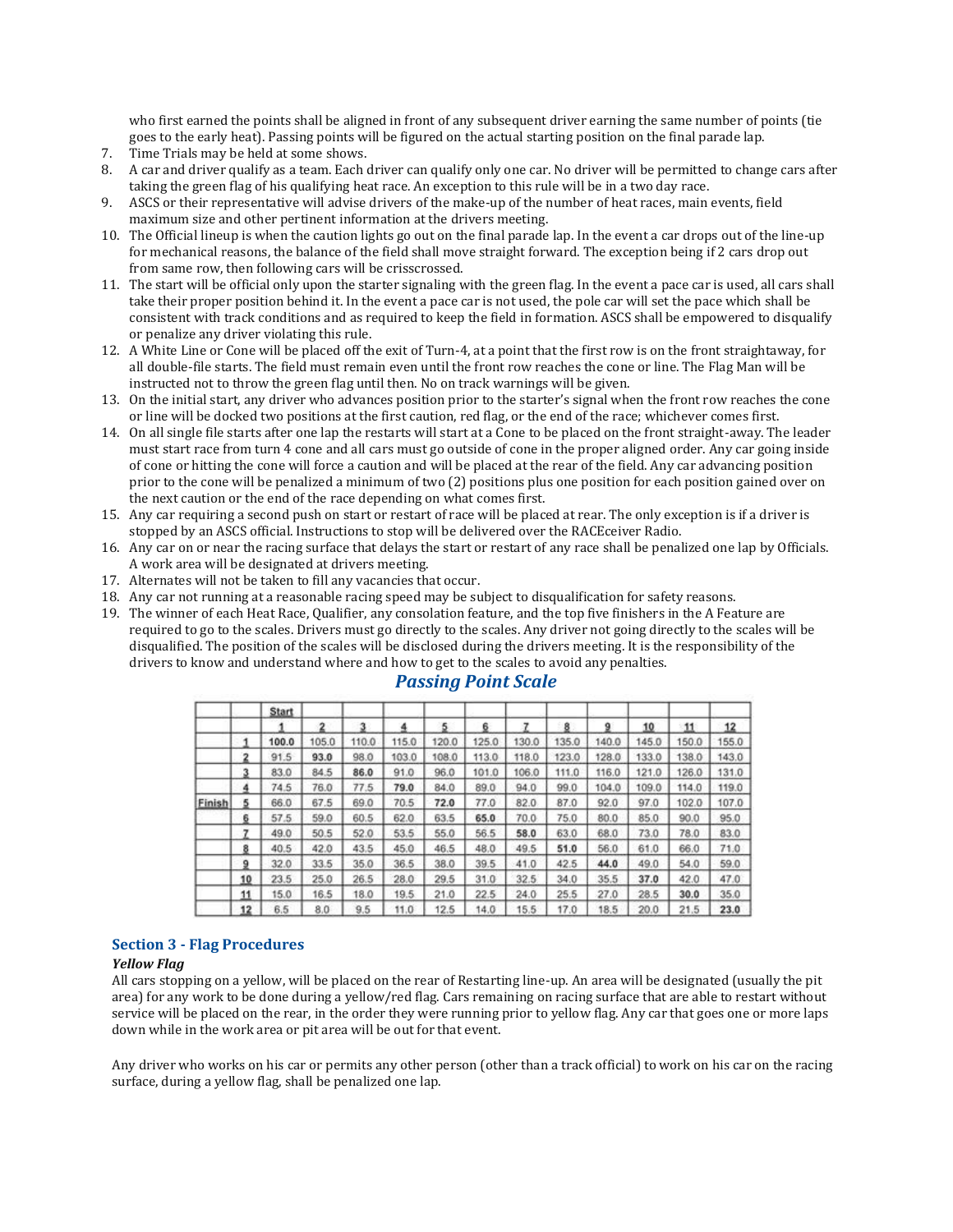If a car needs a second push off, after any cars have started, he will start at the rear of that race.

Any car that is involved in two unassisted yellow flags will be disqualified for that event. There will be one attempt at a green-white-checkered flag, if another yellow flag appears then the race will be restarted with the green and white flags displayed at the same time.

#### *Red Flag*

All red flags are closed unless opened by the ASCS Competition Director. Cars that the red flag was thrown for and any other cars that change any tire will be placed at the rear of restarting line-up.

All others will get the position they were running in prior to flag, if ready to join restarting line-up when called provided they went to designated red flag work area.

It shall be the decision of the flag man and ASCS as to what cars flags were displayed for, and their decision is final.

All Restarting line-ups will be single file after one lap with any lapped cars being placed in line-up. Note: Any car changing any tire during red flag will be placed at rear also. (Wheel spacers may be changed if monitored by ASCS officials).

A race is not considered complete until the checkered flag appears. If a yellow or red flag must be thrown after the checkered flag appears, the race is officially over and the payoff will be done in the same manner as a yellow or red flag realignment.

Procedural: Rules shall apply to all Tour Races and other Special Races and, are strongly recommended for all weekly, sanctioned shows, and if local track rules differ they should be made known to all participants.

#### Any driver who fails to display proper judgment when a caution or red flag is displayed will be subject to immediate *disqualification for the night.* **Section 4 - Engine Rules**

- 1. 360 Cubic Inches: plus  $1\%$  maximum displacement (360 plus  $1\%$  = 363.6).
- 2. No aluminum blocks. No Titanium in engines, excluding valves and valve retainers.
- 3. Injectors: 2 3/16 inch maximum inside diameter of injector stack 2.187 at least 3 inches in length. Note: Larger injectors may be used, but sleeves a minimum of 3 inches in length must be installed in stacks above the Butterflies. No relief hole may be drilled above the Butterfly on any injector. No Alteration of injector manifold mounting holes will be allowed.

Due to manufacturing process some injector stacks may be slightly larger. There will be a tolerance of .005 allowed on no more than 3 stacks. No throttle body or plenum type injectors allowed, No down nozzle injectors.

No timed fuel injectors will be allowed. Electronic fuel injection shall not be allowed. Only one injector nozzle and one injector line per cylinder.

Injection unit shall have one shaft operated butterfly per cylinder. The immediate area of the butterfly must be round. No slide or barrel type injectors will be allowed.

#### *Cylinder Heads*

List of Cylinder Heads approved for ASCS competition is as follows:

A. Chevy - #27-211 B. Ford- #27-223 C. Mopar- #27-222

Spec Heads: Brodix Chevrolet Style Heads part # 27-211 with ASCS stamp. Intake opening no larger than original opening, the only exception being, inlet opening may be ground or polished 3/4 inches or no further into port than the closest edge of the closest letter of the ASCS logo. During this polishing the left side of the letter "A" is sometimes inadvertently brushed with polish wheel. This is permissible as long as letter is still intact. During polishing of inlet port sometimes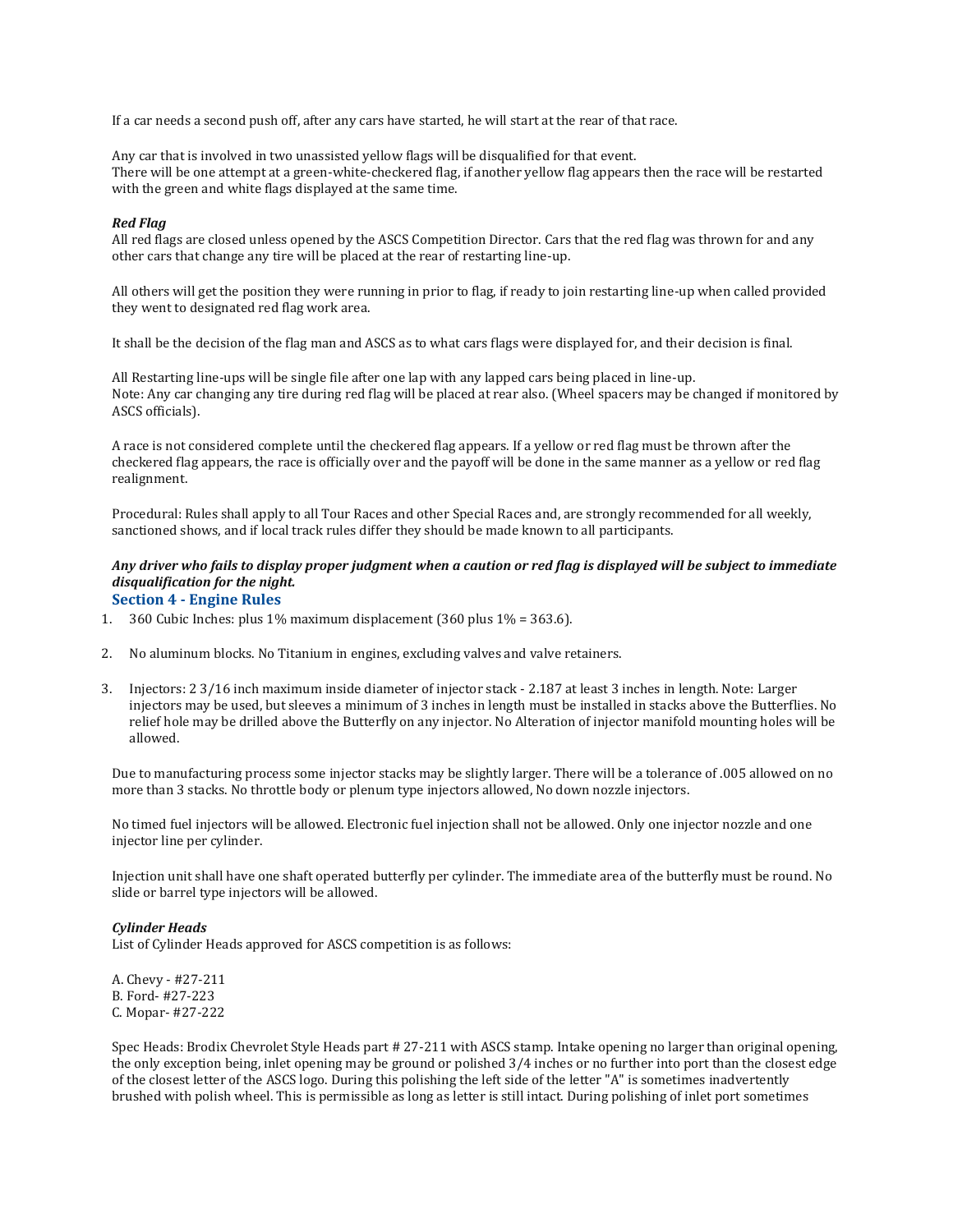polish marks may go slightly further than the 3/4 inch. Please note that the intake port is for a Fel-Pro #1206, or equivalent, gasket. Angle milling is allowed as long as the head remains within 1 degree of original manufacturer's specifications. Excessive porting and/or angle milling of the ASCS logo Cylinder Heads may affect their structural integrity, and is in no way recommended by Brodix.

Spec Heads: Brodix Ford Style Heads part # 27-223 with ASCS. Intake opening must be 2.150 inches tall by 1.300 inches wide. Intake port polishing will be allowed. Polishing will be allowed in the combustion chamber area to avoid hot spot chafing. Polishing will be allowed in the exhaust ports as long as the original ASCS logo is not affected or port shape is not altered substantially. Please note that the intake port is for a Fel-Pro #1262, or equivalent, gasket. Angle milling is allowed as long as the head remains within 1 degree of original manufacturer's specifications. Excessive porting and/or angle milling of the ASCS logo Cylinder Heads may affect their structural integrity, and is in no way recommended by Brodix.

Absolutely no intake or exhaust port relocation, raising, enlargement or reshaping of any type. Valve angle and placement may not be altered in any way on the ASCS spec head or on any other head. ASCS checking fixtures to check the above specifications and dimensions will be used by sanctioned ASCS tracks.

Valve angle and placement may not be altered in any way. No welding of any kind, internally or externally, is allowed.

#### *Guidelines regarding porting and polishing:*

- 1. Intake port openings must match the following:
- A. ASCS Chevy- FP #1206 or equivalent
- B. Ford- FP#1262 or equivalent
- C. Mopar- FP#1213 or equivalent
- 1. Porting and polishing of intake ports is allowed with the following restrictions:
- A. All ASCS logos must remain completely intact.

B. Pushrod area and intake openings must meet previous requirements and checking fixtures currently utilized by sanctions ASCS tracks.

C. Valve spring pockets may not be welded or altered in any way with intent to relocate ports.

- 1. Absolutely no exhaust port relocation, raising, enlargement of reshaping of any kind.
- A. Polishing is allowed as long as the original ASCS logo is not affected or port shape is not altered substantially.
- B. Valve spring pockets may not be welded or altered in any way with intent to relocate parts.
- 1. Polishing will be allowed in the combustion chamber area to avoid hot spot chaffing.

### *Any internally repaired ASCS spec head must be re-certified by Brodix.*

1.

A. All spec heads must remain within 1 degree of the original manufacturing [Chevy: 23 degree, Ford 20 degree, Mopar 18 degree]

- 2. Penalty for altered spec head will be subject to suspension, for one calendar year. Forfeit all points and moneys won, during the race which the infraction was found, and subject to a \$500 fine that must be paid to ASCS before reinstatement.
- 3. All oil pans must have inspection plug, pans without plug will be subject to pan removal at any time.
- 4. No Turban driven, Turbo or blower will be allowed.
- 5. Only two valves and one spark plug per cylinder allowed. No big blocks.
- 6. No computer operated or controlled parts, such as fuel injections, traction control, fuel systems, crank trigger switches in the cockpit, chassis adjusting systems, shocks, etc.
- 7. No offset motors will be allowed, engine must be directly in front of driver. Driver must straddle drive-line.
- 8. Any car changing a motor after taking an official green flag will start at tail of its qualified group of "A" Main cars. If the car is qualified for the "B" Main, the car will drop to the tail of the lineup.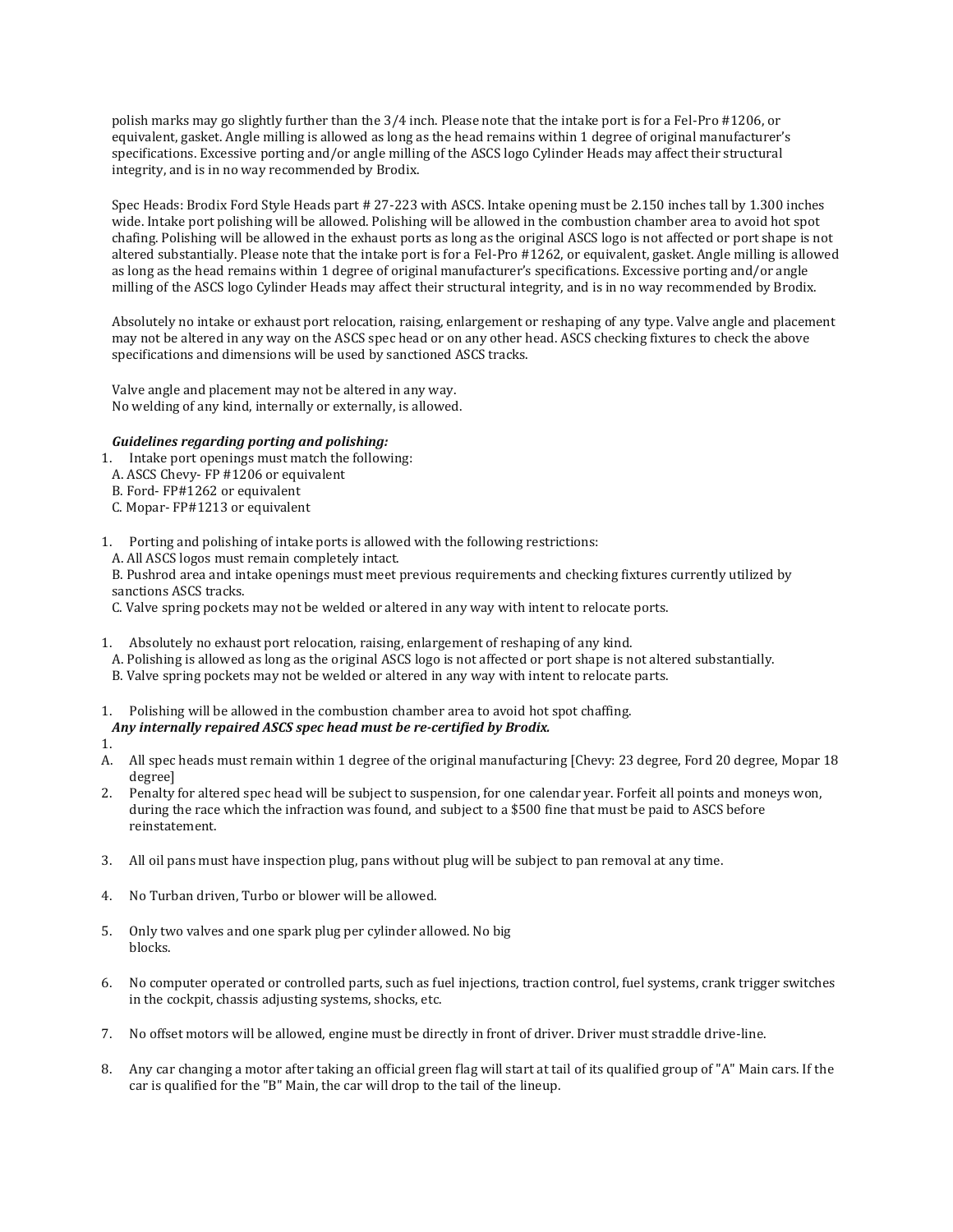

ANY BALLAST NOT ENCAPSULATED MUST BE<br>PAINTED WHITEAND BE IDENTIFIABLE BY CAR NUMBER.<br>ALL BALLAST MUST BE APPROVED BY TECH OFFICIALS.

### **Section 6 - Chassis Specifications**

- 1. Weight Rule: Weight rule is 1475 lbs., including the driver, at the conclusion of the race. Any bolt-on weight must be painted white and the car number must be on the weight. Loss of any bolt-on weight during competition will disqualify the individual from that event. Bolt-on weight can only be added in the areas designated in the accompanying diagram. The weight must be securely attached and must remain in place during a race. It must not be moved or removed during a red flag situation. We reserve the right to disqualify any individual whose weight mounting procedure does not meet our specifications. (see illustration above)
- 2. Chassis pass any test prescribed by the safety inspectors. The roll cage must be of a four-post design. No dirt champ cars. No elliptical (oval shaped) tubing used on or as part of the main frame structure. Minimum wheel-base of 83 inches, maximum wheel-base of 90 inches. No pieces may be added to the frame so as to resemble, imitate or be specifically designed to deflect, trap or form a wind break of any nature, except those used to cool/protect the motor and braking system. No roadster type chassis allowed, only sprint appearing type bodies, tails and hood will be allowed.
- 3. All chassis will be required to have additional bars installed to support and decrease the span between the front and rear uprights in the driver's area. The new support bars must be in addition to the front and rear uprights. Any attempts to manipulate the front and rear uprights to conform to these measurements will not be allowed at the discretion of American Sprint Car Series Officials. These additional bars will be minimum 1.375 X.083 *ASTM4130 normalized steel or equivalent material.*
- 4. Left and right-side support bars may be one of the three designs below. Left and right side support bars do not have to be of the same design. Left and right side support bars may be one of the three options (See Section 6A)
- 5. Slip-tubing is not allowed in the chassis construction. Any existing slip-tubing must be replaced or welded. Clamped or bolted slip tube joint will no longer be allowed.
- 6. Titanium front axles nerf bars and/or rear bumpers will not be permitted. Nerf bars and rear bumpers must be made from magnetic steel and/or stainless steel. Left and Right Nerf bars must attach to the chassis at three points. The bumpers must be a minimum of one (1) inch in diameter and have a minimum material thickness of .065 inches. The nerf bars must not extend past the outside edge of the tires.
- 7. No aluminum frames or draglinks. Tie Rods and Left Front Radius Rods may be aluminum, but highly recommended they be 4130 steel with magnetic steel rod ends. Swaging of the tubing will not be permitted. The drag links must be tethered to the frame with a minimum of one (1) inch nylon webbing.
- 8. Carbon Fiber connecting rods having to do with suspension or steering are not permitted.
- 9. All drive lines must be broken in the coupler or rear slider, fully enclosed and contains no more than one U-joint or C-V joint. No torque arm drive lines allowed. A safety strap or hoop that is securely attached to the chassis is required. Driveline components may not be Carbon Fiber.
- 10. Mufflers: Mandatory, (unless otherwise stated). Schoenfeld part #14272735-78. Loss of muffler will result in disqualification when mufflers are required.
- 11. Headers: Must be a minimum of .045.
- 12. Steel, Aluminum or Titanium brake rotors only.
- 13. The maximum distance from the leading edge of the front bumper to the leading edge of the front torsion tube is a maximum of 8". The maximum distance from the leading edge of the front bumper to the leading edge of the front axle is 23 1/2 inches.
- 14. No hollow, tubular or drilled out bolts allowed.
- 15. The right side opening must be a minimum of 10 inches vertical at any point and 21 inches horizontal.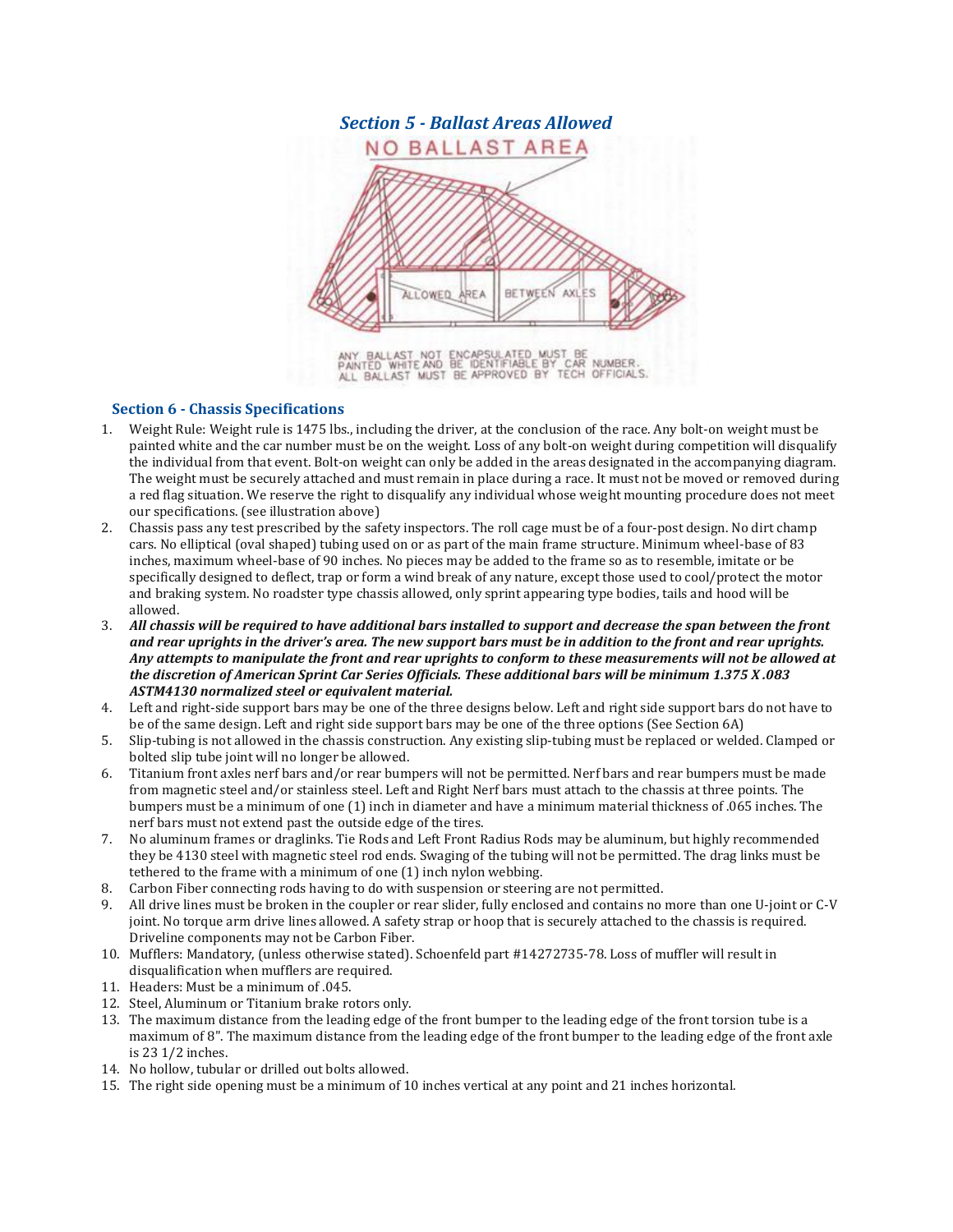16. The right side panel (armguard) will be permitted to extend a maximum of 7 inches as measured from the outside edge of the middle frame rail and must remain above the middle frame rail.

### **Section 6A - Support Bar Diagrams**

- 1. Support bar may be designed similar to what was known as a "safety bar". It must be attached to the top rail at a point 15" to 20" from the rear of the front upright. It must attach to the hip rail and have a gusset attached to the rear upright near a point opposite of the rear brace/shock mount bar. The curve must be between 4" and 7" measured from outside of the rear upright tube to the outside of the support bar. See Diagram 1
- 2. Existing chassis with a left side support bar installed (formerly called safety bar) that do not meet the option one specification above, may add a gusset that attaches to the top rail 15" to 20" from the rear of the front upright and angle to the support bar. The existing support bar tubing must meet the minimum as described above (1.375 X .083 ASTM4130 normalized steel or equivalent material). See Diagram 2
- 3. A support bar may be added to the top rail at a point 15" to 20" from the rear of the front upright and to the rear upright near a point of the rear brace / shock mount bar but no higher than 7" above the hip rail. This bar may have a slight curve near the rear upright to accommodate elbow room and ease of fitment. See diagram 3



# *Diagram 1*

### *Diagram 2*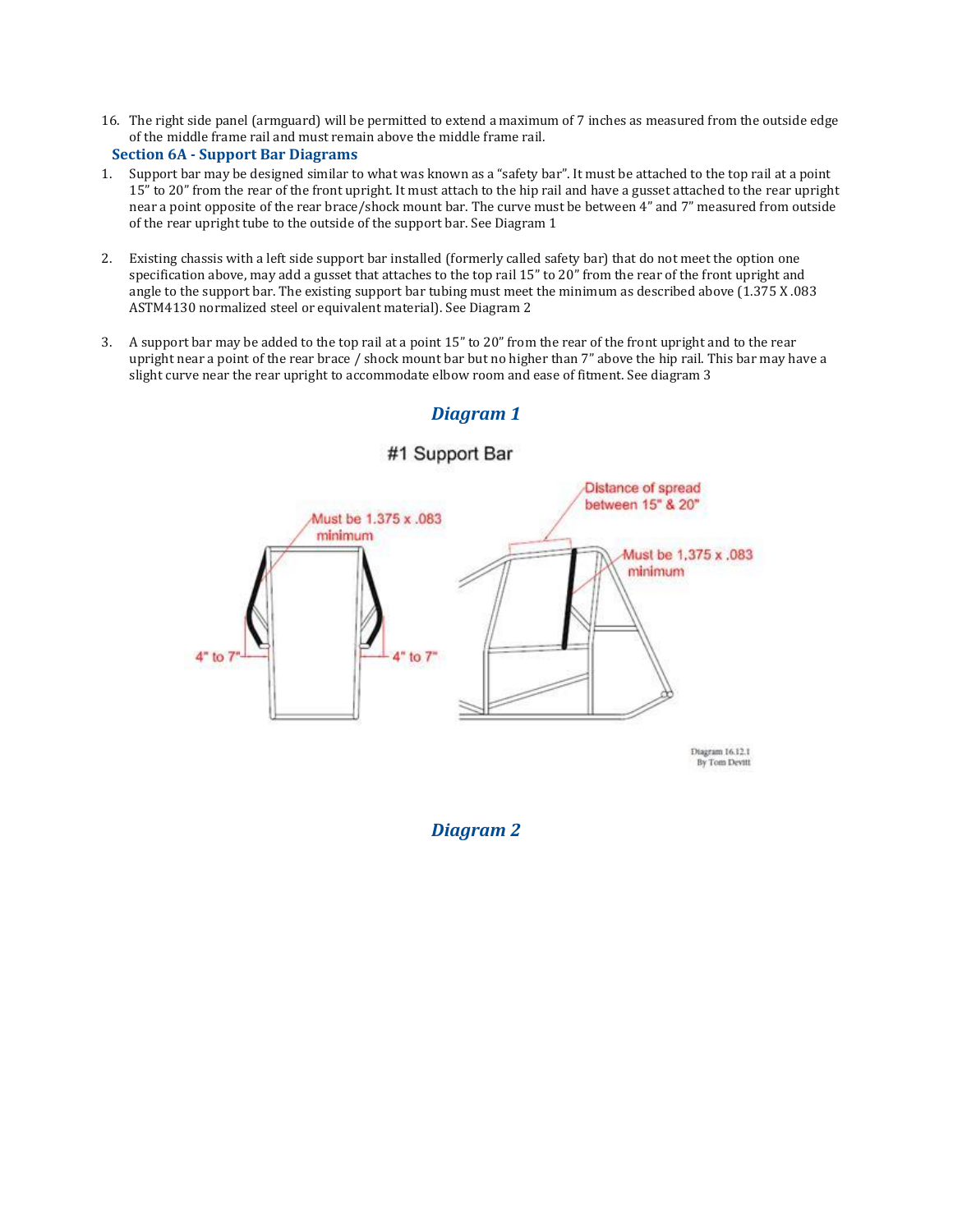

by Tom Devitt

# *Diagram 3*



### **Section 7 - Wing Specifications**

#### *Top Wing: (see Illustration below)*

- 1. Center Foil maximum size of 25 square feet with a maximum width of 60 inches with a one degree plus or minus tolerance.
- 2. Center Foil shall be fully sheathed in aluminum. Vent holes are strictly prohibited.
- 3. No wicker bills or Gurney lips permitted on Center Foil, unless center foil is totally flat then a two-inch wickerbill is allowed.
- 4. Other than the slider mechanism, no moving parts allowed on or in foil structure.
- 5. The 12-inch section located at the rear of the Center Foil must not have the belly/curl arc out of proportion with the rest of the Center Foil. The belly/curl arc must span the entire length of the Center Foil and appear to be a gradual arc with the deepest point no further back than 48 inches from the leading edge. As measured on a 12-inch straight edge, the belly at 6 inches from the rear of the Foil may not be deeper than  $\frac{1}{2}$  inch. There is zero tolerance on this  $\frac{1}{2}$  inch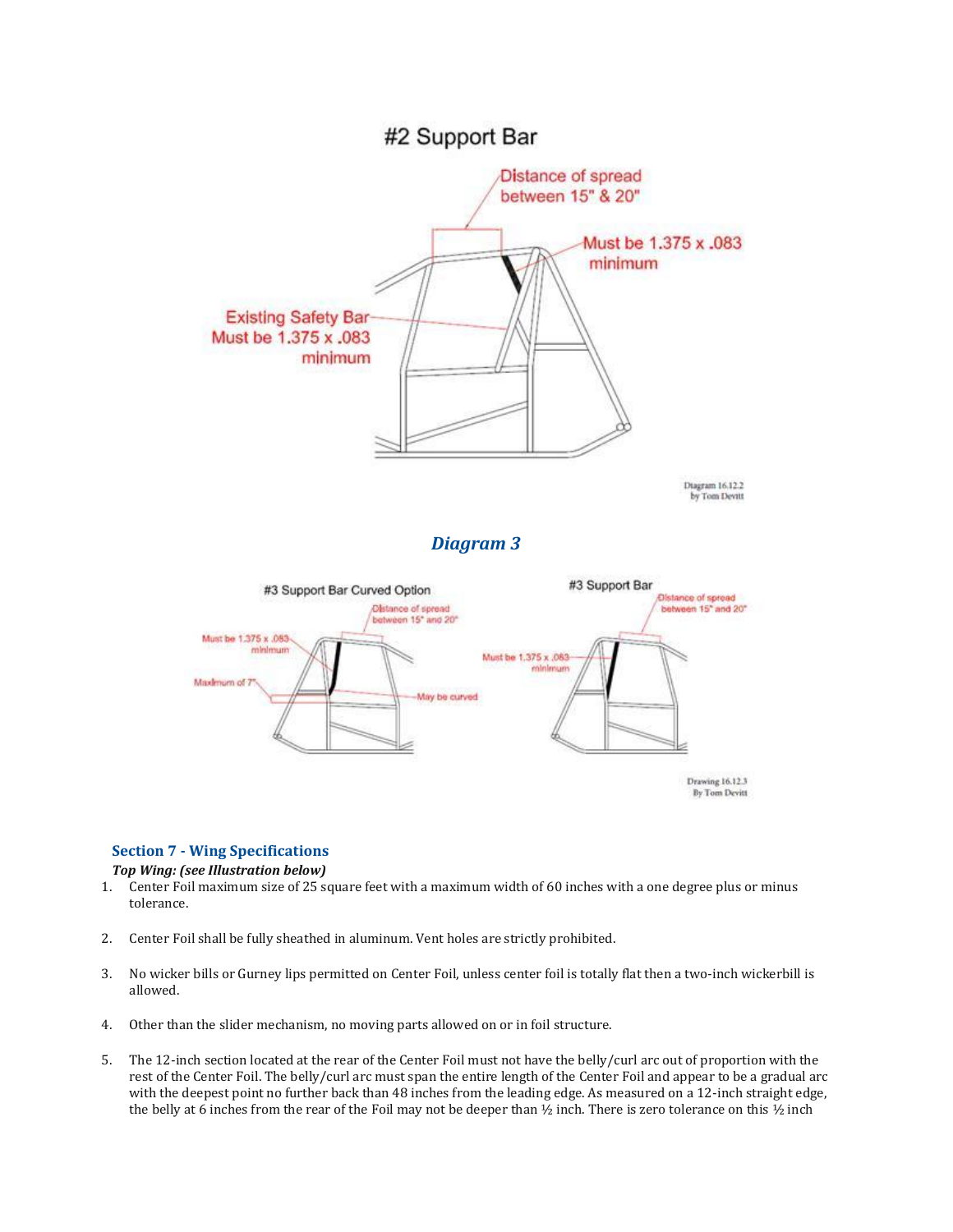depth. It is suggested that the wing blue print specify 15/32-inch depth, so that if any deflection or movement of the wing occurs, the depth will not exceed the ½ inch specification. (This ½ inch measurement ensures that the belly/curl arc is gradual.)

- 6. The belly/curl arc must start at the radius of the Center Foil's leading edge and shall not exceed a depth of  $2\frac{1}{2}$  inches. Center Foil thickness cannot exceed 9 inches. Center Foil top surface from side to side must remain flat. Center Foil must be one-piece construction. No split or bi-wings will be permitted. Wings must be fabricated of metal alloys only. No fiberglass, carbon fiber or other similar material may be used in the basic framework of the wings. Top wing must not extend beyond outside of rear tires.
- 7. Two stationary foils or rudders will be allowed to run the entire length of the underneath portion of the top wing. Maximum height proportions are 1 inch at the front and 3 inches at the rear. Nowhere shall the foil exceed 3 inches in height. The top wing can be cockpit/driver adjustable.
- 8. Wing T-Post will be built from 1" X .083" minimum ASTM4130 normalized steel or equivalent material. Wing attachment designs will be subject to approval. The only cast pieces approved will be HRP Part #HRP8811-A75-HD. If new T-Post designs are developed they must be submitted for approval. Some approved T-Post designs are *in the drawings section (See illustration below).*
- *Front Wing: (see Illustration below)*
- 1. Center Foil maximum size of 6 square feet with a maximum width of 36 inches with a one degree plus or minus tolerance.
- 2. Center Foil shall be fully sheathed in aluminum. No vent holes allowed.
- 3. Wicker bills up to 1-inch are allowed on nose wing, flat or dished.
- 4. Maximum distance from the Center Foil front edge to the front edge of the front axle may not exceed 20 inches.
- 5. The Center Foil front edge must remain at least 1 inch behind the front edge of the front bumper. Center Foil top surface from side to side must remain flat.
- 6. Center Foil must be one piece. No split or bi-wings will be allowed.
- 7. Wings must be fabricated of metal alloys only. No fiberglass, carbon fiber or other similar material may be used in the basic framework of the wings.
- 8. The Front Wing must not extend beyond outside of front tires. The Front Wing may not be cockpit or driver adjustable while the car is stationary or in motion.
- 9. No moving parts allowed on or in foil structure.
- 10. The 5" section located at the rear of the front foil must not have a bell/curl arc that is out of proportion with the rest of the front foil. As measured on a 5-inch straight edge, the belly at  $2 \frac{1}{2}$  inches from the rear of the foil may not be deeper than 3/8 inch. There is zero tolerance on this 3/8-inch depth. It is suggested that the wing blue print specify 11/32 inch depth, so that if any deflection or movement of the wing occurs, the depth will not exceed the 3/8-inch specification (This 3/8 inch measurement ensures that the belly/curl arc is gradual).
- 11. The belly/curl arc must span the entire length of the front foil and appear to be a gradual arc with the deepest point, no further back than 12 inches from the leading edge. The belly/curl arc must start at the front foil's leading edge and shall not exceed a depth of 2 inches. Top foil thickness cannot exceed 3.6 inches.
- 12. No rudders or fins on Front Wings.

#### *Side Board Panels*

- 1. All side board panels must be within an eight-degree plus or minus tolerance and be square to center foil.
- 2. Side panels may not be supported by braces whose section is not horizontal. All braces or supports shall be oriented thin edge to face the air stream. Only rectangular, round or oval metal braces not exceeding 1 inch in width may be used.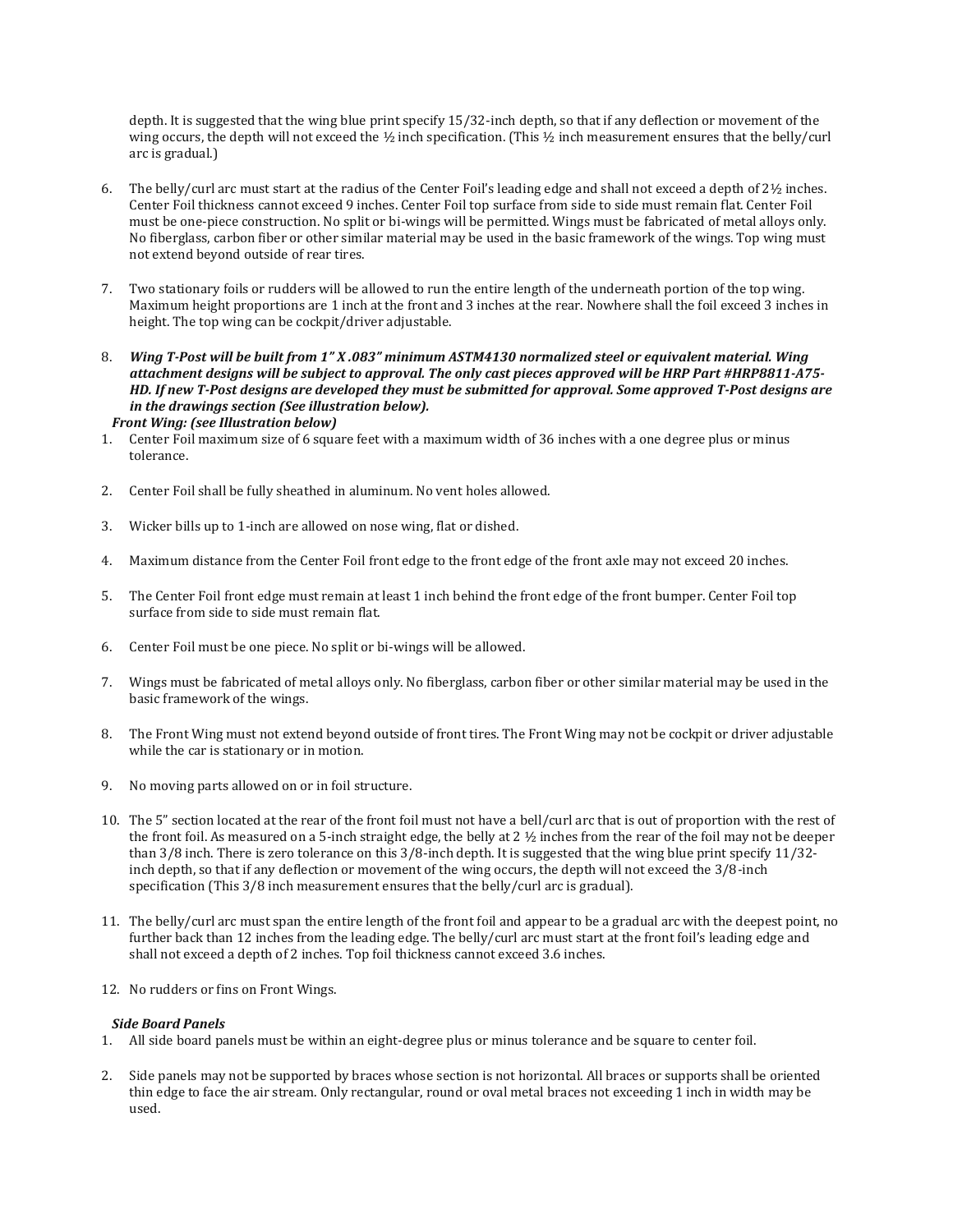- 3. No aero section side panel brace material allowed.
- 4. No brace or support shall resemble a wicker bill or a split wing.
- 5. Top Wing, sideboards maximum size, 72 inches long and 30 inches tall. Panels must be of one- piece construction. Panels must be fabricated flat so as to have no turnouts or flaps made of more than 2 inches of material on the front or rear of panel and no more than 1 1/4 inches on the top or bottom. Panels must be mounted parallel and square to the center foil with no more then 1 1/2" of turnout as measured from the Center Foil. Only two (2) corners on the 2/3 of each top wing side board will be permitted. Each corner shall be set at a 90<sup>°</sup> angle with no tolerance. The leading edge of the side board may not be behind the leading edge of the Center Foil.
- 6. Front Wing side boards maximum size, 12 inches tall and 26 inches long with no more than one inch overhang from the center foil front edge to the side board front edge. Sideboards may have front, back, top and bottom turnouts of no more than 1/2 inch.



# *Top Wing Diagram/Specifications*

# *Nose Wing Diagram/Specification*



*Wing T-Post Diagram/Specifications*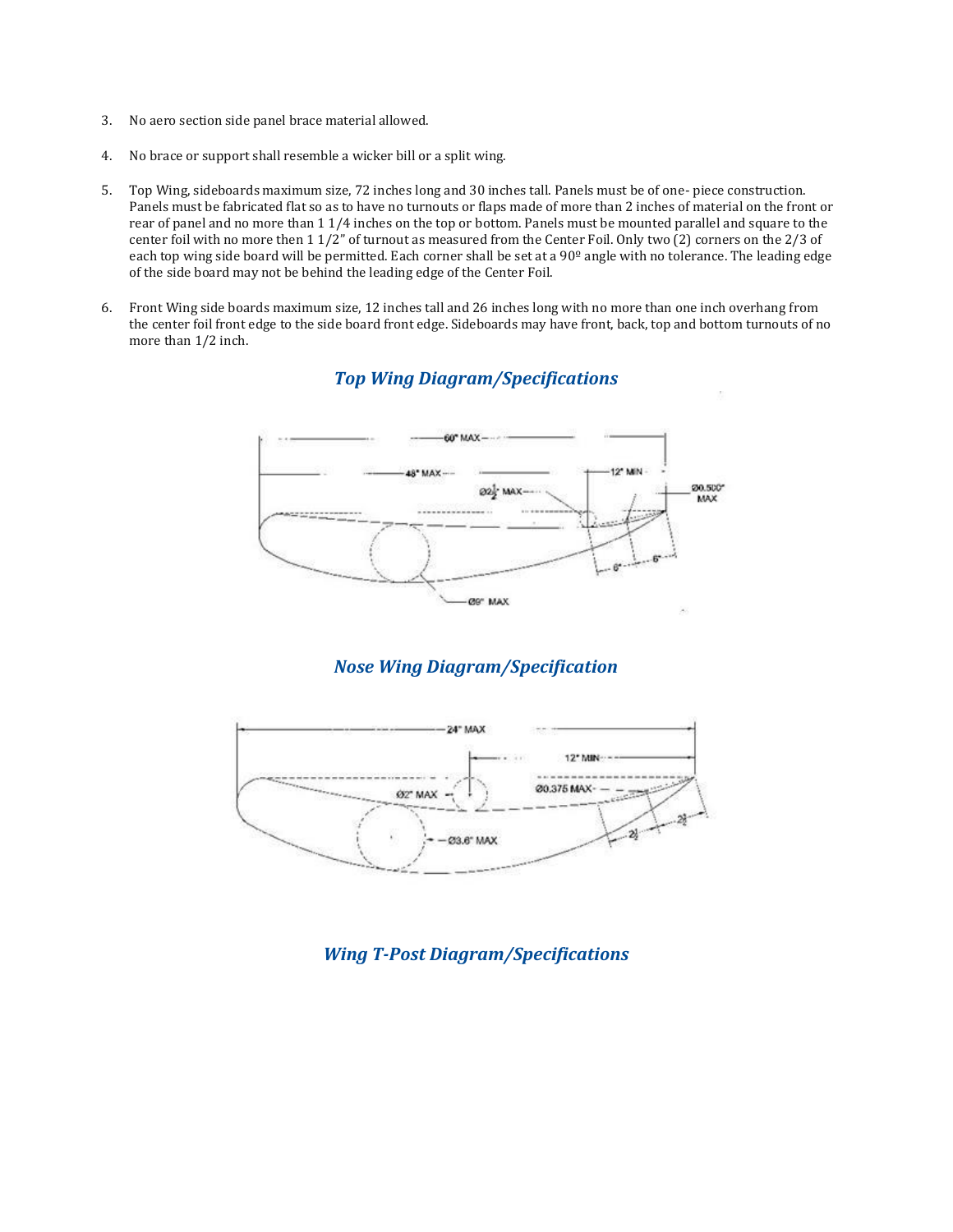# **Wing T-Post**



### **Section 8 - Fuel**

1. Methanol or Ethanol only, NO NITRO or additives allowed. Fuel subject to be checked anytime by ASCS officials. NOTE: Fuel samples may be taken for analysis and prize money may be withheld until results are known. (Penalty for fuel infraction will result in forfeiture of all points and moneys won during event detected, and a fine up to \$1000 for first infraction. 2nd infraction subject to suspension up to 1 calendar year.)

#### **Section 9 - Tires and Wheels**

- 1. Right Rear Hoosier Racing Tire, 105x16.0-15 Medium or 105x18.0-15 HARD. Tires may be Siped and Grooved.
- 2. Beadlocks recommended on all wheels.
- 3. All wheel covers must have a minimum of 5 attachment points if using dzus fasteners. Said dzus fasteners must be made of steel only. Wheel Covers having only 3 attachment points must be bolted-on all three points utilizing a minimum 5/16", flanged steel bolt and an approved fastening (nut assembly) system. Approved fastening (nut assembly) systems:

*Keyser Manufacturing, part #100 7-101*

*Wehrs Manufacturing Part # (WM377A-312 Aluminum 5/16) (WM377S-312 Steel 5/16) Triple X Chassis Part # SC-WH-7810 (for a 1" spring) / SC-WH-7820 (for a 1 3/8" spring)*

*Smith Precision Products Part # MC-516-18*

*Speedway Motors part # 910-07119*

Optional fastening systems that are equal of superior to the above approved system will be readily approved at the sole discretion of ASCS Technical Officials.

4. Maximum right wheel width is 18-inches, maximum left rear wheel width is 15 inches.

5. Left Front is the only tire you can run flat.

6. The Left Rear tire must be a Hoosier Tire.

7. No tire softeners, no conditioners, no altering of tires with any natural or un-natural chemicals, no hazardous or unhazardous components or chemicals which alter the factory set baseline settings of a given tire.

8. All sidewall markings must visible at all times. No buffing or removing of the compound designations.

### **Section 9A – Tire Penalties and Infractions**

1. First offense for the season: Fail heat race durometer inspection and you can start tail end of an assigned B-Main event. Fail B-Main pre-race inspection and you will be finished for the night. Fail A-Main pre-race inspection you won't be permitted to start the A-Main.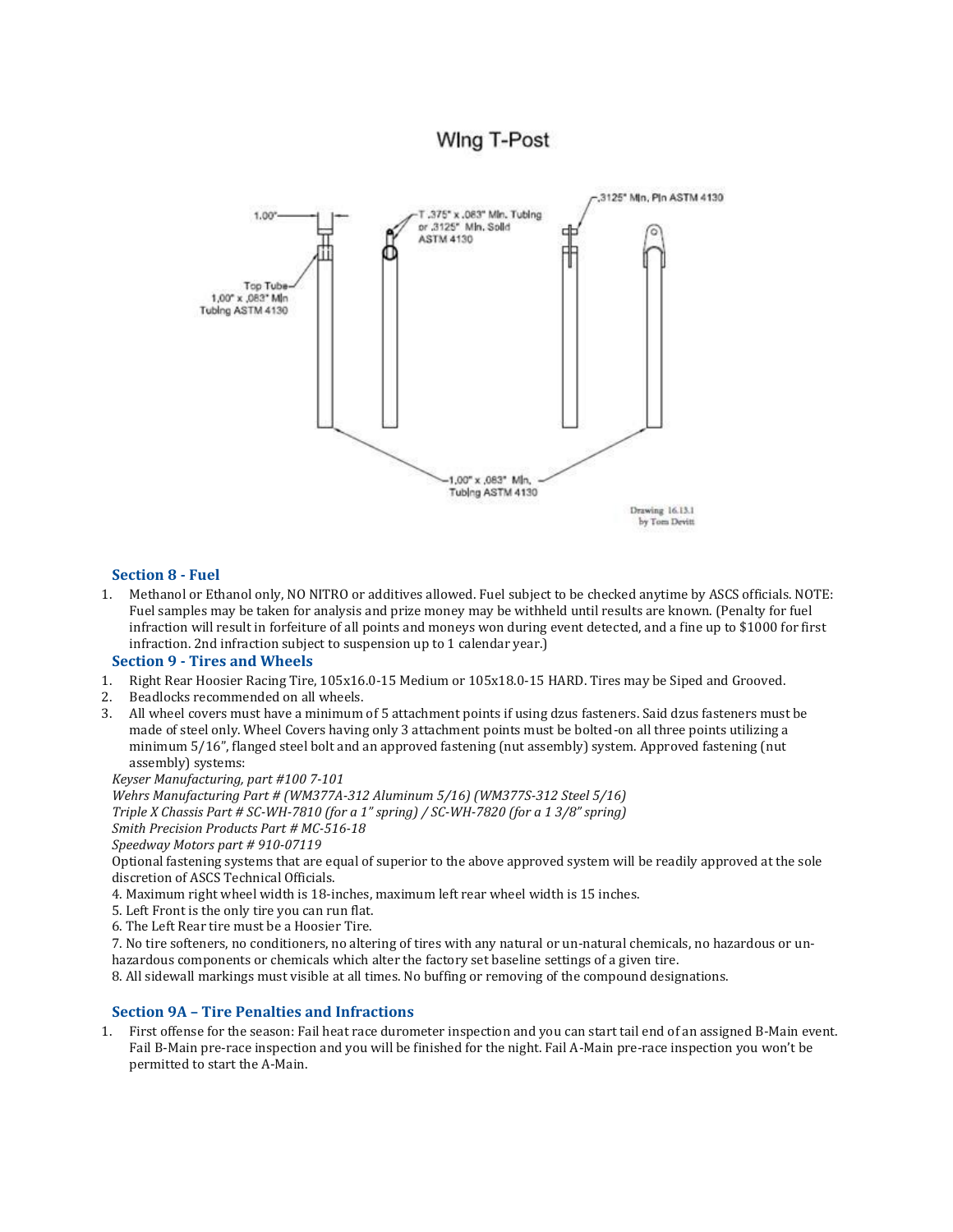2. Second offense for the season: \$1,500.00 Fine and 300 points plus any winnings that have accrued for the event, violator(s) will assume all costs included in any testing procedures, no points and no money will be awarded for that event.

### **Section 9B - Chemically Altered or Defaced Tires**

1. First offense for the season: \$5,000.00 Driver Fine / \$3,000.00 Crew Chief Fine, driver and Crew Chief Suspended indefinitely, no points, no winnings, and the Driver and/or Crew Chief assume all costs of testing procedures. If tires are found to be legal, ASCS shall assume responsibility for the cost of testing.

### **Section 10 - Safety**

- 1. Any driver who exits their car and approaches another driver on a live racetrack may be subject to a fine of \$1,000 and/or be suspended for two calendar weeks from any ASCS sanctioned event. The offending driver will also forfeit their winnings for the night. This also includes family and crew members entering a live racetrack. Under caution, stay in your car. If you are in an unsafe situation, you may exit your car but stay with your car. Dark tracks and dark fire suits make you hard to see. Remember, actions done in anger can have dire consequences. A driver/team who willfully ignores/disobeys an ASCS official in a manner which delays the running of the night's program, or places others in danger, will also be subject to a fine of \$1,000 and/or be suspended for two calendar weeks from any ASCS sanctioned event.
- 2. All drivers are required to wear SNELL approved helmet, a fire retarding uniform, protective gloves and arm restraints during competition. Fire retardant underwear is highlight recommended.
- 3. RACEceiver Radios are mandatory; we reserve the right to penalize drivers that don't run a RACEceiver. No two way radios will be allowed. Any driver who willfully ignores orders given by ASCS officials in such a way as to bring potential harm to another competitor, official, or fan will be expelled for the night.
- 4. All cars must be equipped with adequate seat belts, shoulder harness and crotch strap. ASCS strongly recommends a five point hookup with 3 inch belts. Full Containment Seat is highly recommended.
- 5. It is highly recommended, that the Steering Wheel is secured with a pull type, quick release hub or button style, quick disconnect. Use of removable pin style hubs in not recommended at all due to high risk of failure. It is the driver's responsibility to make sure the steering wheel is securely attached before entering the racing surface. Your safety is truly in your own hands.
- 6. An onboard fire suppression system is highly recommended on all cars with nozzles positioned as to coat the Engine, Driver, and Fuel Cell.
- 7. Approved front axle tether systems are highly recommended. The tether mounting must meet the SFI 55.1 specification which includes two (2) Vectran® HS V-12, or Dynemma 12 tethers attached to the chassis. Tether systems must include a "king pin to king pin" tether that will attach to the axle clamp/band. Tether cables should be installed using the manufacture's provided fasteners. Tether systems of any type must be pre-approved and installed in accordance with the manufacturer's instructions.
- 8. If utilized, a tether is required on both left, and right sides of the Front Axle. Tethers must be mounted from the Front Axle, just outside the Radius Rod hookups on both sides of the Front Axle, utilizing the aluminum mounting brackets provided by the manufacturer . Tethers must extend to the second upright of the frame and be attached below the front engine mounts. Tether must be attached with a slipknot around the upright. Crews cannot alter the intentions of the Axle Tethers.
- 9. If a car needs to be fired in the Pits, the person in the car must be in full safety gear with seat belts properly attached.

### **Section 11 - Protest**

- 1. Protest will be taken only from a driver or car owner and then only if the protest is in writing and accompanied by the appropriate protest fee in cash to ASCS officials. In the event the protested car is found to be legal, the protest fee shall be given to the owner of the car protested minus a fee that shall be paid to the inspector.
- 2. All protest must be filed within ten (10) minutes after the completion of the last race of the evening. All protest shall be decided upon by ASCS or his representative. Any appeal of official decision must be filed in writing within ten (10) minutes of notification with ASCS and forwarded to the ASCS Protests can only be filed by ASCS members. Protests will be forwarded to the ASCS Board of Directors whose **decision shall be final.**
- 3. No protests will be accepted on judgment decisions.
- 4. In the event a car is protested and found to be illegal by the inspector, the driver and car protested shall have all points and money forfeited that were won during the particular race program in question and may be suspended.